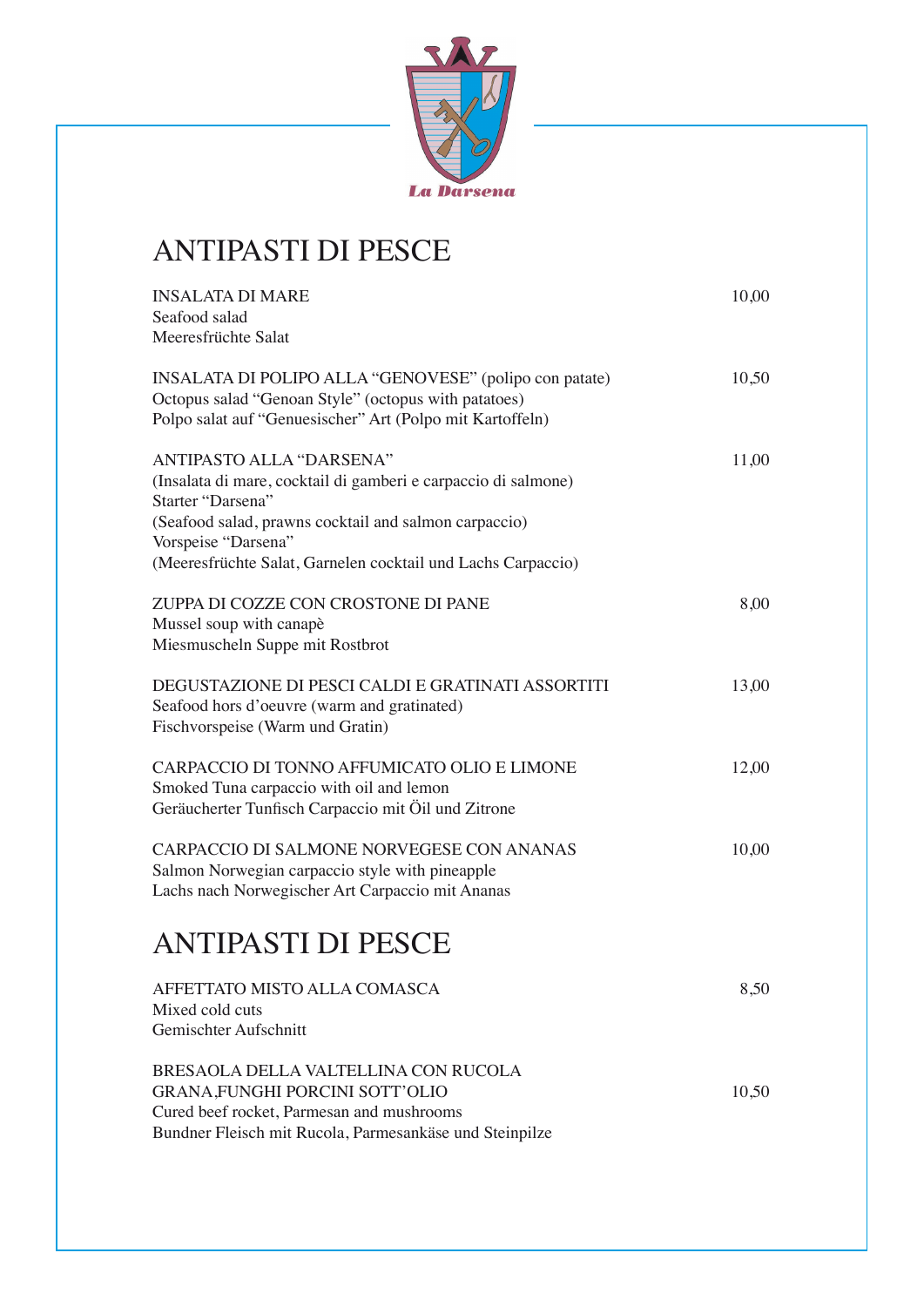

| CARPACCIO DI MANZO, RUCOLA, GRANA, OLIO E LIMONE<br>Cured beef with rocket, Permesan, oil and lemon<br>Carpaccio mit Rucola, Parmesan, Öil und Zitrone                           | 10,00 |
|----------------------------------------------------------------------------------------------------------------------------------------------------------------------------------|-------|
| PROSCIUTTO CRUDO DI PARMA CON VENTAGLIO DI PERA / MELONE<br>Parma ham with pears or melon<br>Parmaschinken mit Birnen oder Melon                                                 | 9,50  |
| ASPARAGI: PARMIGIANA / OLIO E LIMONE / BISMARK<br>Asparagus: with Parmesan/ with oil and lemon/ Bismark (with egg)<br>Spargel mit Parmesankäse/Öil und Zitrone/ käse, Spiegeleir | 8,50  |
| VITELLO ALLA PIEMONTESE CON MISTICANZE DI STAGIONE<br>Cold veal with tuna sauce and vegetables<br>Kaltes Kalbfleisch in Thunfischsauce und Gemüse                                | 12,00 |
| SOFFIONI DI PANE FRITTO CON SPECK DEL TIROLO<br>Fried gnocco and Tirolese Speck<br>Gebackenerknodel mit Tirolese Schinkenspeck                                                   | 10,00 |

## PRIMI DI PESCE

| SPAGHETTI ALLE VONGOLE VERACI CON POMODORINI CHERRY<br>Spaghetti with clams and cherry tomatoes<br>Spaghetti mit Venusmuscheln und Cherry Tomaten                                                                               | 9,50  |
|---------------------------------------------------------------------------------------------------------------------------------------------------------------------------------------------------------------------------------|-------|
| TAGLIATELLE "MARE E MONTI" (gamberi, funghi porcini con pomodoro)<br>Tagliatelle "sea and mountains" (with prawns and mushrooms in a creamy sauce)<br>Bandnudeln "Mare e Monti" (mit Garnelen und Steinpilzen in Tomaten sauce) | 10,00 |
| SPAGHETTI ALLA "DARSENA" (cozze, vongole, gamberi, scampo, pomodoro)<br>Spaghetti "Darsena" style (with fresh mixed seafood in a creamy tomato sauce)<br>Spaghetti "Darsena" Art (mit Meeresfrüchte und Tomaten sauce)          | 12,00 |
| RISOTTO DEL PESCATORE (misto mare fresco con pomodoro)<br>Risotto "Fisherman's style" (with fresh mixed seafood in a creamy tomato sauce)<br>Risotto nach "Fischerart" (mit Meeresfrüchte und Tomaten sauce)                    | 10,00 |
| RISOTTO CON FILETTI DI PESCE PERSICO<br>Risotto with fillet of fish persico (from the lake)<br>Risotto mit frish Fisch (Egli)                                                                                                   | 14,00 |
| LINGUINE ALLO SCOGLIO CON CROSTACEI<br>Linguine with crustacean<br>Linguine mit Krustentiere                                                                                                                                    | 17,00 |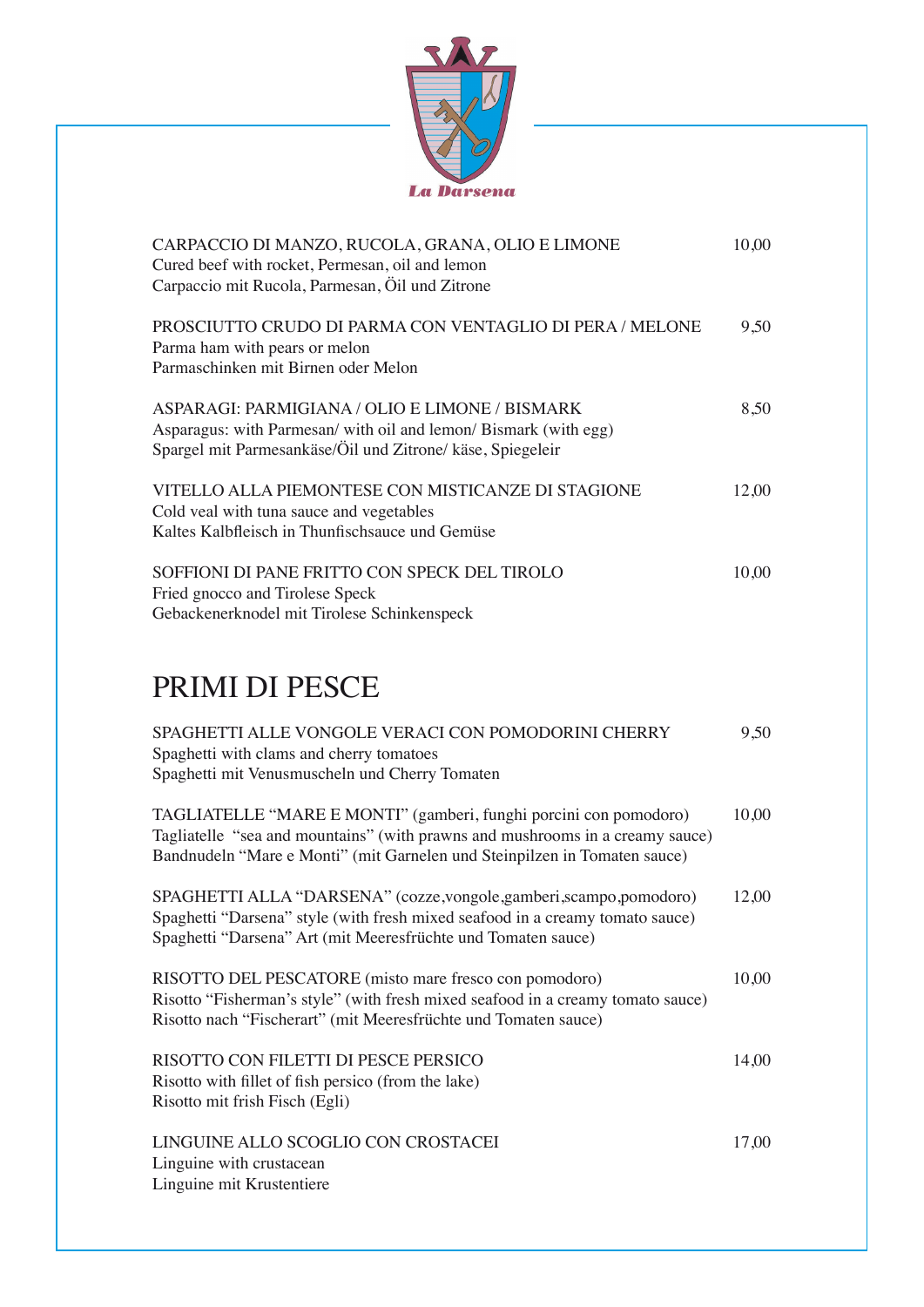

| LINGUINE ALL'ASTICE<br>Flat spaghetti with lobster<br>Flache Spaghetti mit Hummer                                                                                                                                            | 17,50 |
|------------------------------------------------------------------------------------------------------------------------------------------------------------------------------------------------------------------------------|-------|
| PAPPARDELLE AL RAGU' DI LAGO<br>Large Tagliatelle with fish lake - sauce<br>Breite Bandnudeln mit Eglifisch-Sauce                                                                                                            | 9,50  |
| <b>PRIMI</b>                                                                                                                                                                                                                 |       |
| STROZZAPRETI ALLA BOSCAIOLA (porcini e prosciutto cotto)<br>Strozzapreti woodman's style (wild mushrooms, cooked ham)<br>Strozzapreti nach Försterin-Art (Steinpilze, Gekochter Schinken)                                    | 9,50  |
| TORTELLONI DI MAGRO ALLA LARIANELLA (pomodoro, panna e Fontina)<br>Large ravioli with tomato-sauce, cream and Fontina<br>Große Ravioli mit Tomaten Sauce, Rahm, Fontina                                                      | 9,00  |
| RISOTTO ALLA "MONZESE" (con salsiccia e zafferano)<br>Risotto "Monzese Style" with sausages and saffron<br>Risotto nach "Monzese Art" (mit Würste und Safran)                                                                | 9,50  |
| <b>GNOCCHETTI CASERECCI CON RADICCHIO E SPECK DEL TIROLO</b><br>Little dumplings with radicchio and Tirolese Speck<br>Kleine Klosschen mit Radicchio und Tirolese Schinkenspeck                                              | 9,50  |
| ORECCHIETTE TRICOLORE (con scamorza, zucchine e pomodorini cherry)<br>Fresh pasta from Apulia with scamorza, courgettes, cherry tomatoes<br>Frische Nudeln aus Apulien mit Scamorza, Zucchini und Cherry Tomaten             | 9,00  |
| LASAGNE ALLA "EMILIANA" (con ragù di carne)<br>Lasagne "Emilian" style (with meat - sauce)<br>Lasagne nach "Emilianischer Art" (mit Hackfleisch-sauce)                                                                       | 8,00  |
| SPAGHETTI ALLA "CARBONARA" (con pancetta, formaggio e rosso d'uovo)<br>Spaghetti alla "Carbonara" (egg, bacon and cheese)<br>Spaghetti alla "Carbonara" (Eir, Scinkenspeck und Käse)                                         | 8,50  |
| PENNE ALLA "CONTADINA" (con speck, gorgonzola, noci e pomodoro)<br>Pasta quills "Farmhouse" style (speck and gorgonzola cheese in a tomato sauce)<br>Makkaroni nach "Bauernart" (Speck und Gorgonzolakäse mit Tomaten sauce) | 8,50  |

\_\_\_\_\_\_\_\_\_\_\_\_\_\_\_\_\_\_\_\_\_\_\_\_\_\_\_\_\_\_\_\_\_\_\_\_\_\_\_\_\_\_\_\_\_\_\_\_\_\_\_\_\_\_\_\_\_\_\_\_\_\_\_\_\_\_\_\_\_\_\_\_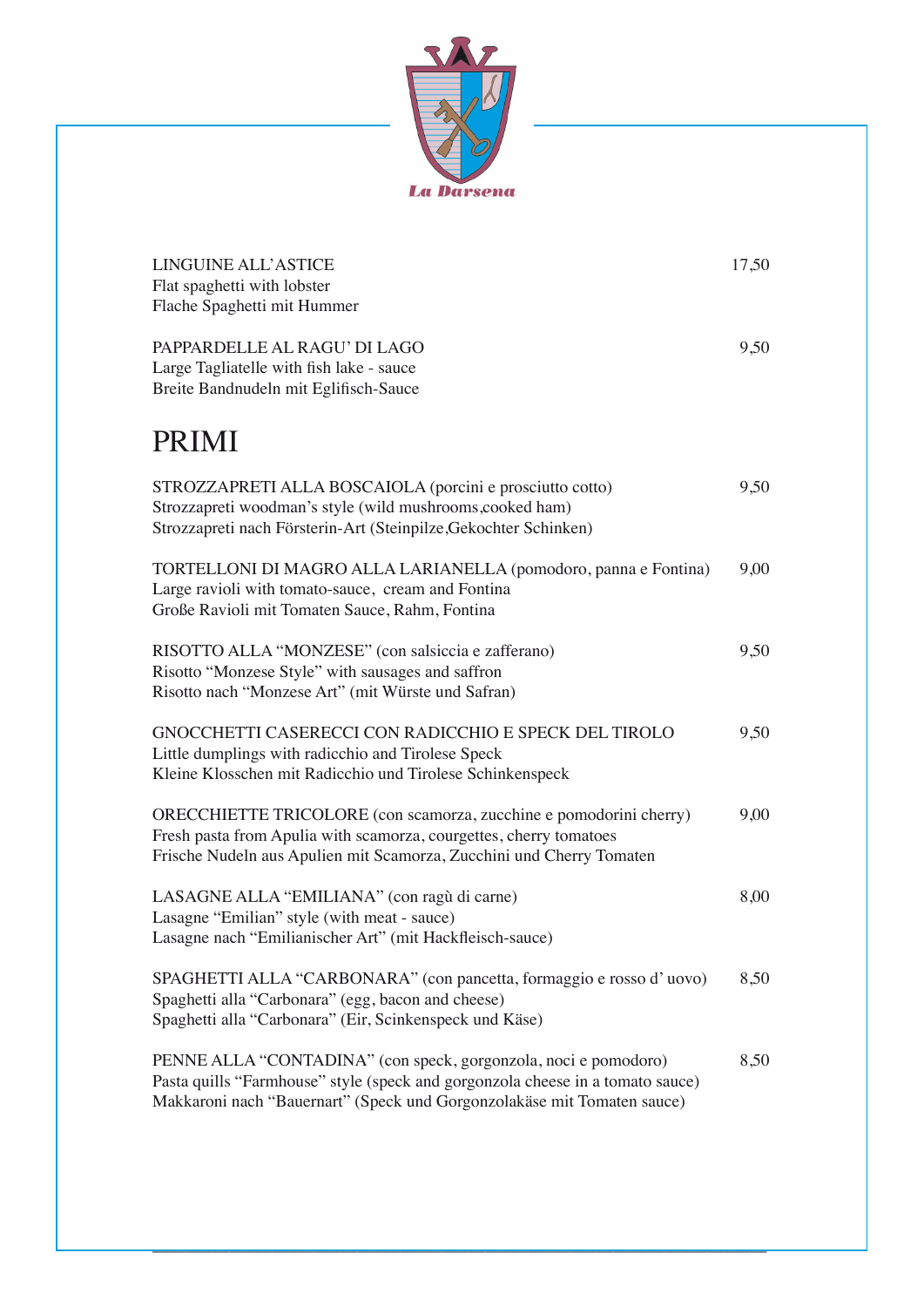

# SECONDI DI PESCE

| LAVARELLO SPINATO AI FERRI (pesce di lago)<br>Grilled boned withefish (from the lake)<br>Gegrillte bentgrätet Felchen (seefisch)                                                                                                                                       | 12,00 |
|------------------------------------------------------------------------------------------------------------------------------------------------------------------------------------------------------------------------------------------------------------------------|-------|
| LAVARELLO SPINATO ALLE MANDORLE (pesce di lago)<br>Boned withefish (from the lake) with almonds<br>Entgrätet Felchen (seefisch) mit Mandeln                                                                                                                            | 13,00 |
| FILETTI DI PESCE PERSICO AL BURRO E SALVIA (pesce di lago)<br>Fillet fish perch (from the lake) with butter and sage<br>Fisch Barsch Filet (seefisch) mit Butter und Salbei                                                                                            | 14,00 |
| <b>GRIGLIATA MISTA DI PESCE</b><br>Mixed grill of fish<br>Gemischte Fisch auf grill                                                                                                                                                                                    | 18,50 |
| FILETTI DI BRANZINO AI FERRI<br>Grilled Fillet of sea bass<br>Gegrillte Lup de mer - Filets                                                                                                                                                                            | 12,50 |
| SUPREMA DI SPIGOLA IN CROSTA DI PATATE<br>Fillet of sea bass in a potatoes crust<br>Lup de mer - Filets in Kartoffelnkruste                                                                                                                                            | 14,00 |
| FILETTI DI BRANZINO ALLA DARSENA (cozze e vongole con pomodoro)<br>Grilled fillet of sea bass with mussel and clams in a creamy tomato sauce<br>Gegrillte Lup de mer - Filets mit Meeresfrüchte in Tomaten sauce                                                       | 15,00 |
| ASTICE ALLA CATALANA (con insalata mista, pomodorini,<br>patate, olive e cipolla)<br>Lobster "Catalan Style" with mixed salad, tomato, patatoes, olives and onion<br>Hummer nach "Katalanischer Art" mit Gemischter salat, Tomaten, Kartoffeln,<br>Oliven und Zwiebeln | 18,00 |
| GAMBERONI ALLA "MEDITERRANEA" (olive e capperi con pomodoro fresco) 17,00<br>Giant shrimps "Mediterranean" style (with tomato, olives and capers)<br>Scampi nach "Mittelmeerart" (mit Oliven und Kapern in Tomaten)                                                    |       |
| FILETTI DI ORATA AI FERRI<br>Grilled fillet of golden maid fish<br>Gegrillte Dorade - Filets                                                                                                                                                                           | 12,00 |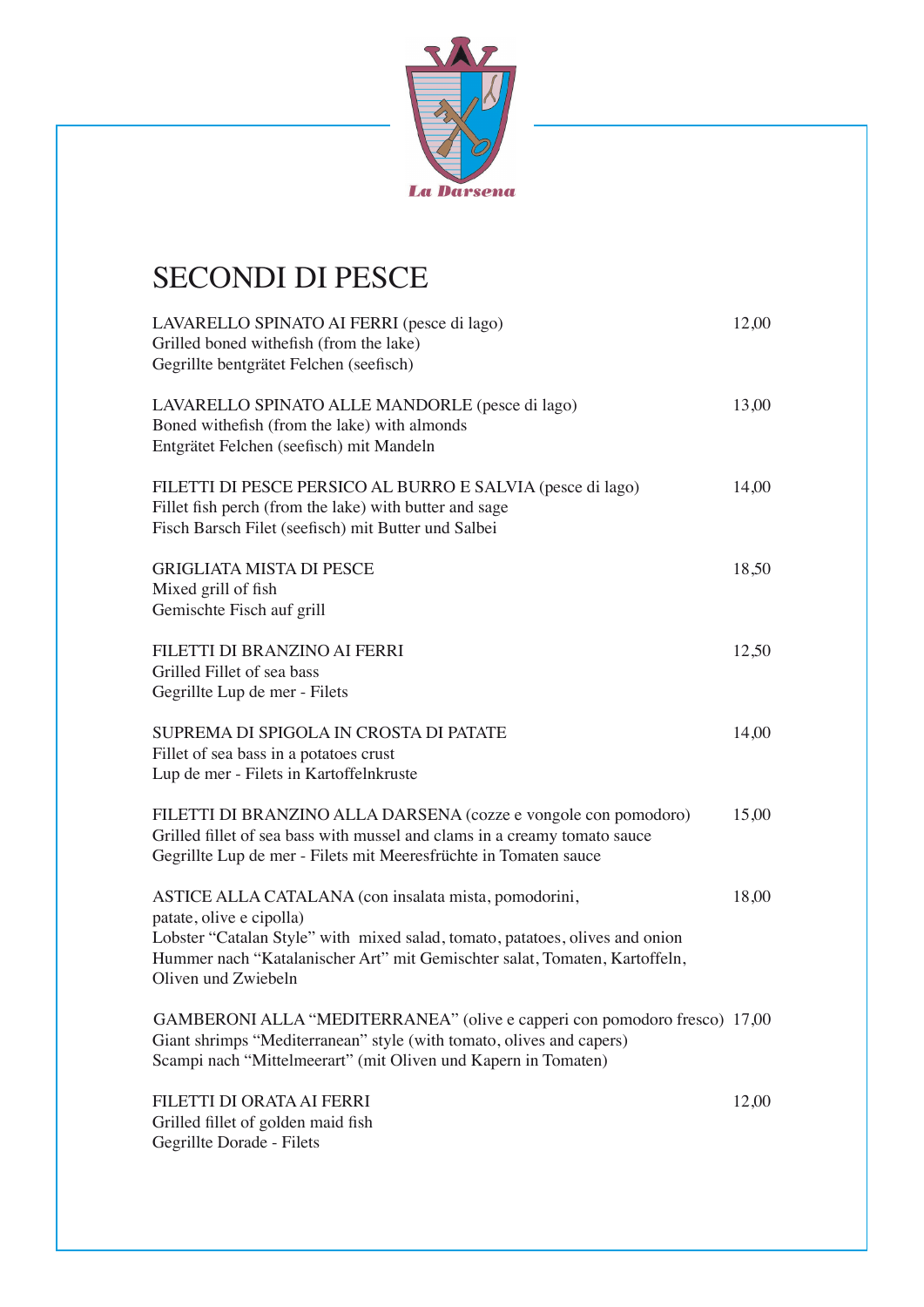

| <b>GRAN FRITTO MISTO</b><br>Mixed fried<br>Gemischte Fritierte                                                                                                    | 15,00 |
|-------------------------------------------------------------------------------------------------------------------------------------------------------------------|-------|
| <b>GAMBERONI IMPERIALI AI FERRI</b><br>Grilled giant shrimps<br>Gegrillte Scampi                                                                                  | 15,00 |
| SPIEDINI DI CALAMARI E GAMBERI ALLA GRIGLIA<br>Prawns and squids grilled kebabs<br>Tintenfischen und Garnelen Fischspiesse                                        | 14,00 |
| ZUPPA DI PESCE ALLA DARSENA<br>Fish chowder<br>Fischzuppe                                                                                                         | 16,00 |
| <b>SECONDI</b>                                                                                                                                                    |       |
| ENTRECOTE (ANGUS ARGENTINA) AI FERRI<br>Grilled Sirloin steak<br>Rumpsteak auf grill                                                                              | 14,00 |
| TAGLIATA DI MANZO (ANGUS ARGENTINA) AL RADICCHIO ROSSO<br>Sirloin steak with red radicchio<br>Rumpsteak mit Rot Radicchio                                         | 15,50 |
| TAGLIATA DI MANZO (ANGUS ARGENTINA) CON FUNGHI PORCINI<br>Sirloin steak with mushrooms<br>Rumpsteak mit Steinpilze                                                | 16,50 |
| PORTAFOGLIO ALLA COMASCA (scaloppa ripiena di prosciutto, formaggio)<br>Escalope Cordon Bleu (with ham and cheese)<br>Cordon Bleu (mit Schinken und Käse gefüllt) | 13,50 |
| FILETTO DI MANZO (ANGUS ARGENTINA) ALLA GRIGLIA<br>Grilled fillet beef<br>Gegrillte Rinderfilet                                                                   | 16,00 |
| FILETTO DI MANZO (ANGUS ARGENTINA) AI TRE PEPI<br>Fillet beef with three peppers<br>Rinderfilet mit drei sorte pfeffer                                            | 18,00 |
| CUORE DI FILETTO DI MANZO (ANGUS ARGENTINA)<br><b>CON FUNGHI PORCINI</b><br>Fillet beef with mushrooms<br>Rinderfilet mit Steinpilze                              | 20,00 |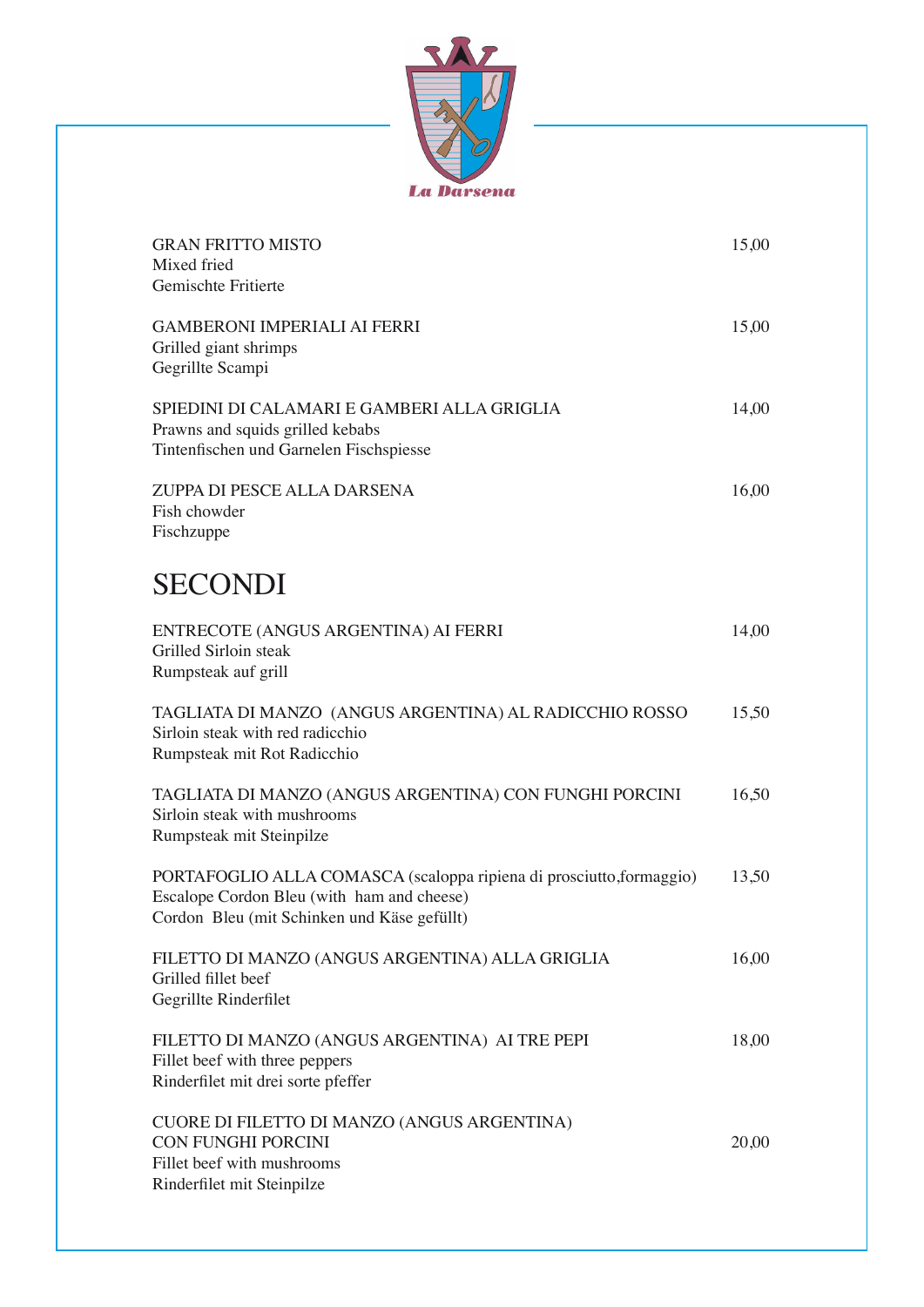

| CHATEAU BRIAND CON SALSA BERNAISE (min. per 2 persone)<br>Chateau Briand with sauce Bernaise<br>Chateau Briand mit Sauce Bernaise | 25,00 |
|-----------------------------------------------------------------------------------------------------------------------------------|-------|
| <b>GRIGLIATA MISTA DI CARNE</b><br>Mixed meat grill<br>Gemischte Grillplatte                                                      | 18,50 |
| SCALOPPA DELLE VALLI (con Quartirolo e noci)<br>Escalope with Quartirolo and walnuts<br>Schnitzel mit Quartirolo und Walnüsse     | 13,50 |
| <b>CONTORNI</b>                                                                                                                   |       |
| <b>PATATE FRITTE</b><br>French - fried potatoes<br><b>Pommes Frittes</b>                                                          | 4,00  |
| <b>INSALATA MISTA</b><br>Mixed salad<br>Gemischter salat                                                                          | 5,00  |
| <b>VERDURE AL VAPORE</b><br>Cooked vegetables<br>Gemischtes Gemüse                                                                | 4,50  |
| VERDURA ALLA GRIGLIA<br>Grilled vegetables<br>Gegrillt Gemüse                                                                     | 4,50  |
| PATATE SAUTE'<br>Stir fried potatoes<br>Sautiert Kartoffeln                                                                       | 4,50  |
| FORMAGGI                                                                                                                          |       |
| <b>FORMAGGI MISTI</b><br>Mixed cheese                                                                                             | 7,00  |

Gemiste Käse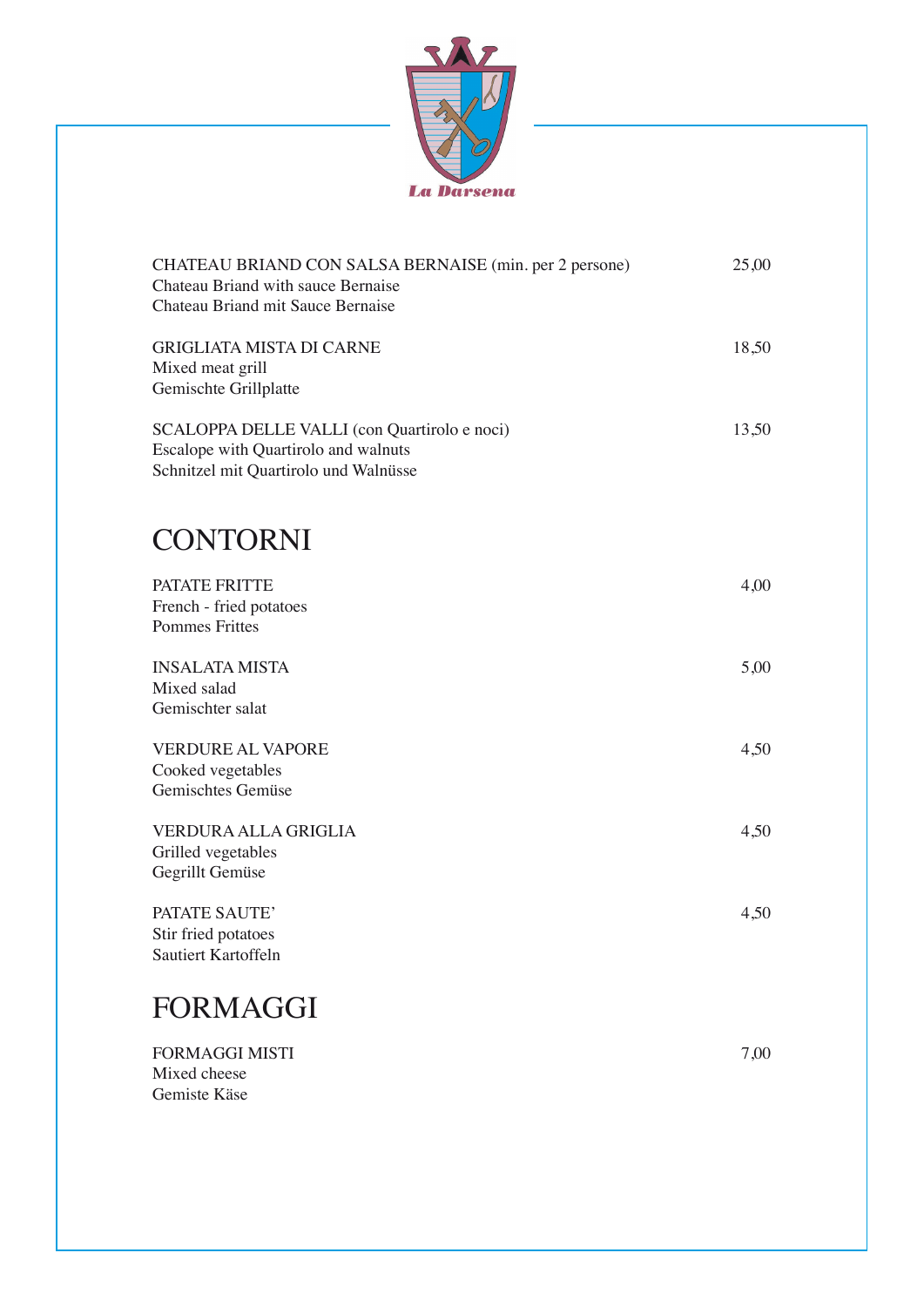

## DOLCI / DESSERTS

| TIRAMISU'                                          | 4,50 |
|----------------------------------------------------|------|
| Tiramisù                                           |      |
| Tiramisù                                           |      |
| <b>CREMA CATALANA</b>                              | 5,00 |
| Creme brulè                                        |      |
| Creme brulè                                        |      |
| TORTINO CIOCCOLATO E PERE CON GELATO ALLA VANIGLIA | 5,00 |
| Chocolate and Pears cake with Vanilla Ice          |      |
| Schokoladenbirnentorte mit Vanilleeis              |      |
| <b>CRÊPES NUTELLA E MANDORLE</b>                   | 4,50 |
| Crêpes with Nutella and almonds                    |      |
| Crêpes mit Nutella und Mandeln                     |      |
| DESSERT DELLA CASA                                 | 5,00 |
| Home made cake                                     |      |
| Kuchen nach Hausfrauenart                          |      |
| FRUTTA FRESCA: FRAGOLE / ANANAS / KIWI             | 4,50 |
| Fresh fruit: strawberries / pineapple / Kiwi       |      |
| Frisches Obst: Erdbeeren / Ananas /Kiwi            |      |
| <b>COPPA DI GELATO</b>                             | 4,50 |
| Ice cream                                          |      |
| Eisbecher                                          |      |
| SORBETTO AL LIMONE                                 | 4,50 |
| Lemon sorbet                                       |      |
| Zitronen Sorbet                                    |      |
| <b>PROFITEROLES</b>                                | 4,50 |
| Profiteroles                                       |      |
| Profiteroles                                       |      |
| SEMIFREDDO AL TORRONCINO/SEMIFREDDO AL CAFFE'      | 5,00 |
| Parfait / Coffeee parfait                          |      |
| Halbgefrorenes / Mokka Halbgefrorenes              |      |